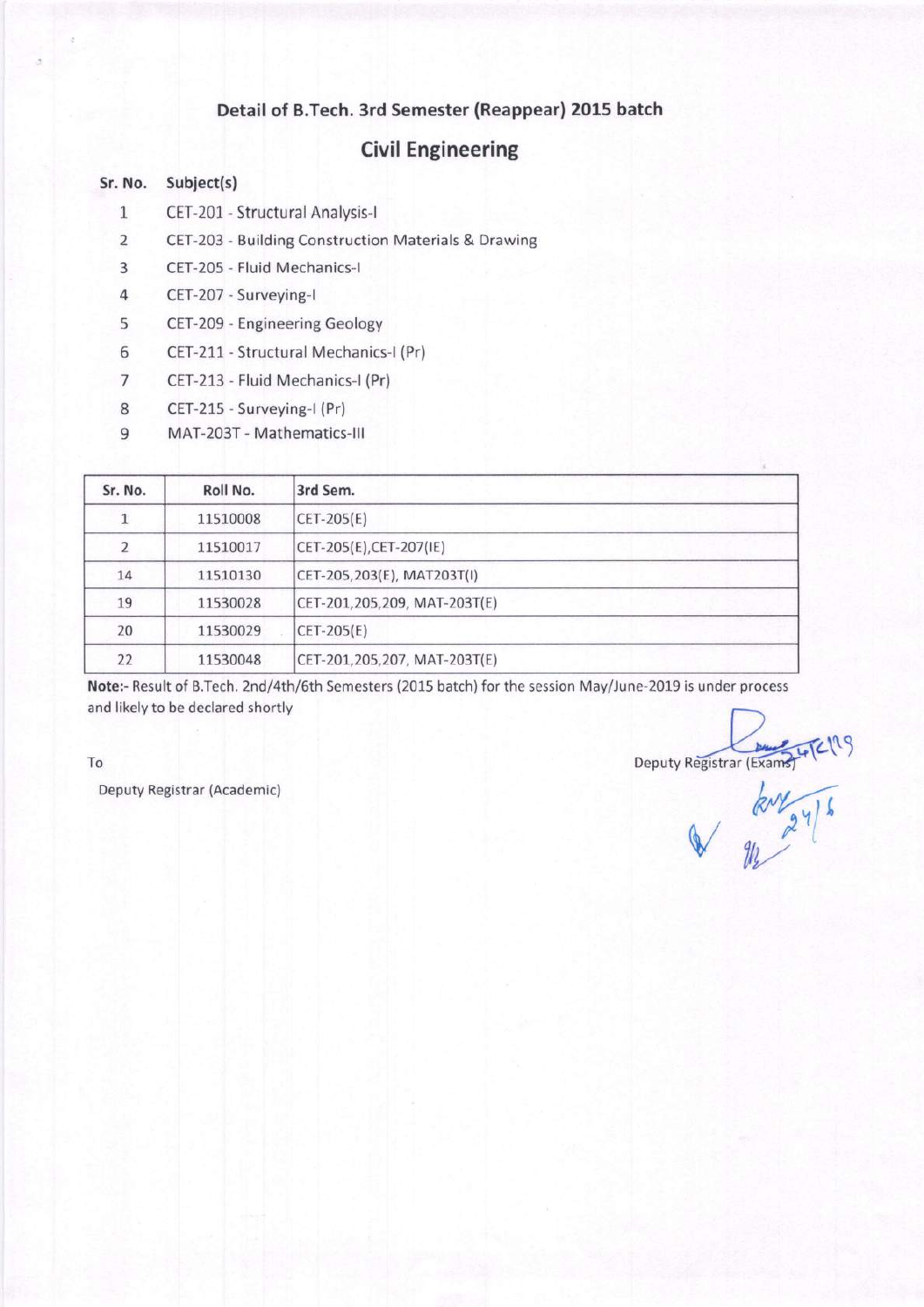### Computer Engineering

#### Sr. No. Subiect(s)

- 1 COT-201 Programming Methodology & File Structures
- 2 COT-203 Data Structures
- g COT-205 Computer Organization & Architecture
- 4 COT-207 Discrete Structures
- 5 COT-209 Digital Electronics
- 6 COT-2LL Programming Methodology (Pr)
- 7 COT-213 Data Structures (Pr)
- g COT-215 Digital System Design (Pr)
- 9 HUT-211 Organizational Behaviour

| Sr. No. | Roll No. | 3rd Sem.                   |
|---------|----------|----------------------------|
|         | 11510158 | COT-203,207(E)COT-209(IE)  |
|         | 11510161 | COT-203,209(IE)            |
|         | 11510177 | $ COT-213(1), HUT-211(E) $ |
| 11      | 11530024 | $COT-203(E)$               |

Note:- Result of B.Tech. 2nd/4th/6th Semesters (2015 batch) for the session May/June-2019 is under process and likely to be declared shortly

To Deputy Registrar (Academic)<br>Deputy Registrar (Exams)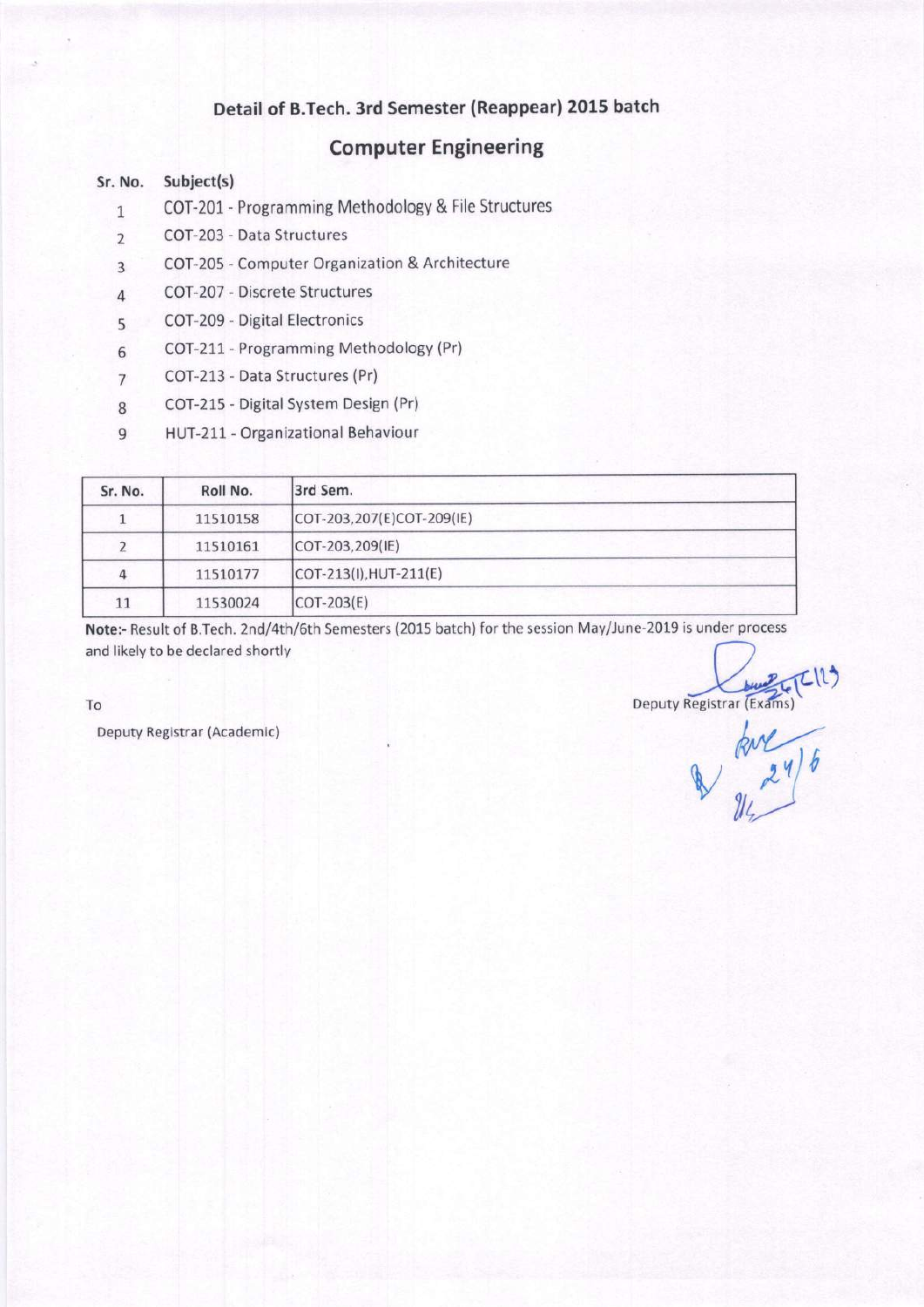### **Electrical Engineering**

#### Sr. No. Subiect(s)

- 1 ET-201 Circuit Theory
- 2 ET-203 Analog Electronics
- 3 ET-205 Measurement & lnstrumentation-l
- a ET-207 Electrical Machines-l
- 5 ET-209 Transmission & Distribution
- 5 ET-211 Electrical Machines Lab-l
- 7 ET-213 Measurement & Instrumentation Lab-I (Pr)
- g ET-215 Analog Electronics Lab (Pr)
- 9 ET-217 Computer Techniques Lab (Pr)
- 10 MAT-203T Mathematics-lll

| Sr. No. | Roll No. | 3rd Sem.                                                          |
|---------|----------|-------------------------------------------------------------------|
|         | 11510265 | $MAT-203T(1)$                                                     |
| 15      | 11510362 | ET-201,205,209(E),ET-203,MAT-203T(IE)                             |
| 17      | 11530039 | [ET211,215(IE), MAT-203T,ET-201,203,205,209(E), ET-207,213,217(I) |

and likely to be declared shortly Note:- Result of B.Tech. 2nd/4th/6th Semesters (2015 batch) for the session May/June-2019 is under process

Deputy Registrar (Exams) 21/6  $94$ 

To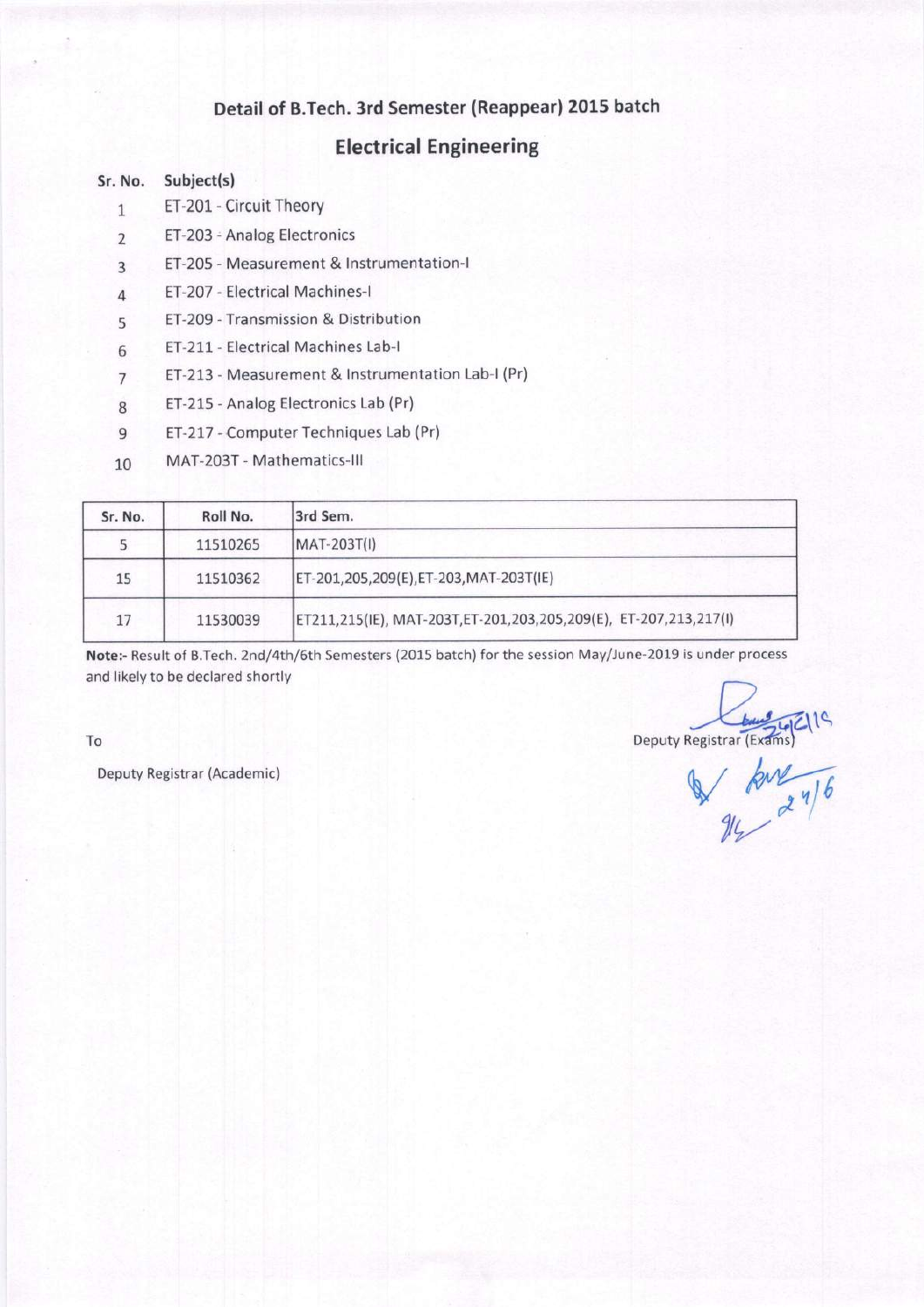### Electronics & Comm. Engineering

#### Sr. No. Subject(s)

- 1 ECT-201 Semiconductor Devices & Applications
- 2 ECT-203 Network Analysis & Synthesis
- 3 ECT-205 Fields & Waves
- 4 ECT-207 Signals & Systems
- 5 ECf-209 Digital Circuits & Systems
- 6 ECT-211 Electronics Devices & Circuits (Pr)
- 7 ECT-213\* MATLAB Programming (Pr.)
- g HUT-211 Organizational Behaviour

| Sr. No. | Roll No. | 3rd Sem.                                      |
|---------|----------|-----------------------------------------------|
| 3       | 11510401 | ECT-205(E)                                    |
| 5       | 11510404 | ECT-201,203,205,207,209,211,213,HUT-211(IE)   |
| 6       | 11510415 | ECT-201,203,205,209(E),ECT-207(IE)            |
| 9       | 11510418 | ECT-201,207(IE).ECT-205(I),ECT-209,HUT-211(E) |
| 11      | 11510440 | ECT-205,207(E)                                |
| 18      | 11510468 | ECT-205(IE), ECT-207, 209, HUT-211(E)         |
| 19      | 11510472 | ECT-205,207, HUT-211(E)                       |
| 30      | 11510895 | $ECT-205(E)$                                  |

and likely to be declared shortly Note:- Result of B.Tech. 2nd/4th/6th Semesters (2015 batch) for the session May/June-2019 is under process

To

Deputy Registrar (Exams)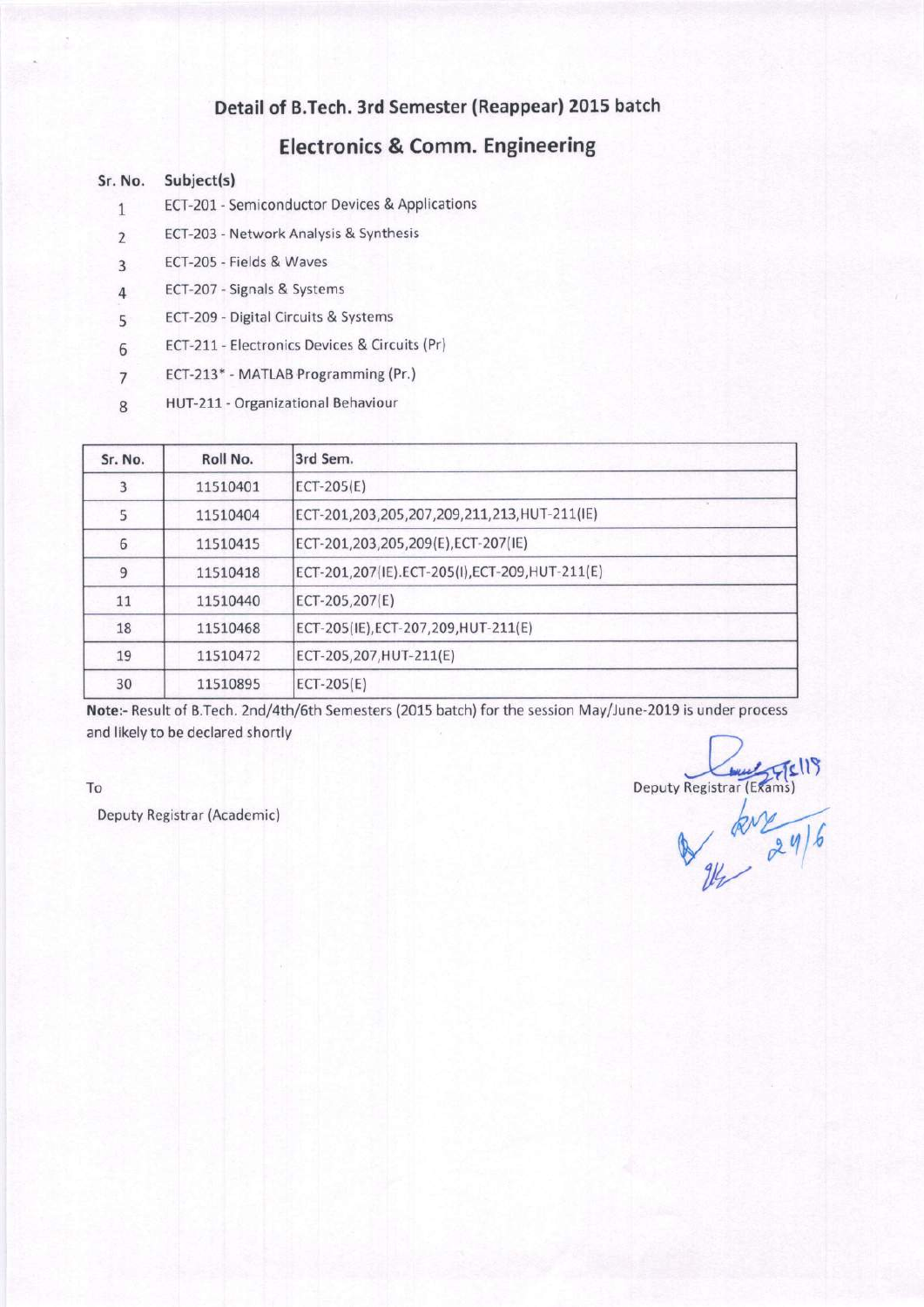### Mechanical Engineering

#### Sr. No. Subject(s)

- MET-201 Thermodynamics
- MET-203 Strength of Materials-l
- MET-205 Machine Drawing
- MET-207 Production Technology-l
- MET-209 Kinematics of Machines
- MET-211 Applied Mechanics
- MET-213 Strength of Materials (P)
- g MET-215 Production Technology-l (Pr)
- MET-217 Thermodynamics (P)
- MET-219 Applied Mechanics (P)
- MAT-203T Mathematics-lll

| Sr. No.        | Roll No. | 3rd Sem.                                                             |
|----------------|----------|----------------------------------------------------------------------|
| $\mathbf{1}$   | 11510616 | MET-201,203,209(E)                                                   |
| $\overline{2}$ | 11510617 | MET-203,209(E)                                                       |
| 3              | 11510627 | MET-203,205,209,211(E) & MAT-203T (E)                                |
| $\overline{4}$ | 11510651 | $MET-203(1)$                                                         |
| 5              | 11510658 | MET-201,207,209(E), MET-203(IE)                                      |
| 6              | 11510669 | $MET-205(E)$                                                         |
| $\overline{7}$ | 11510671 | All Subjects Re-appear                                               |
| 8              | 11510680 | MET-203(E)                                                           |
| 9              | 11510693 | $MET-203(E)$                                                         |
| 10             | 11510710 | $MET-203(E)$                                                         |
| 11             | 11510713 | MET-201(I), MET-203, 209(E)                                          |
| 12             | 11510722 | MET-203,209(E)                                                       |
| 13             | 11510723 | MET-203(IE), MET-205(E)                                              |
| 14             | 11510724 | MET-203,209(E)                                                       |
| 15             | 11510725 | MAT-203T, MET-201, 203, 207, 209, 211(E)                             |
| 16             | 11530005 | MET-201(I), MET-203(IE), MET-209(E)                                  |
| 17             | 11530008 | $MET-203(E)$                                                         |
| 18             | 11530020 | MET-203(E)                                                           |
| 19             | 11530036 | $MET-203(E)$                                                         |
| 20             | 11530044 | MAT-203T, MET-203, 211, 217(E), MET-201, 205, 207, 209, 213, 215(IE) |
| 21             | 11530047 | <b>MET-209(E)</b>                                                    |

Note:- Result of B.Tech. 2nd/4th/6th Semesters (2015 batch) for the session May/June-2019 is under process and likely to be declared shortly

Deputy Registrar (Exams)

 $km^2$   $2n\}$ 

Deputy Registrar (Academic)

To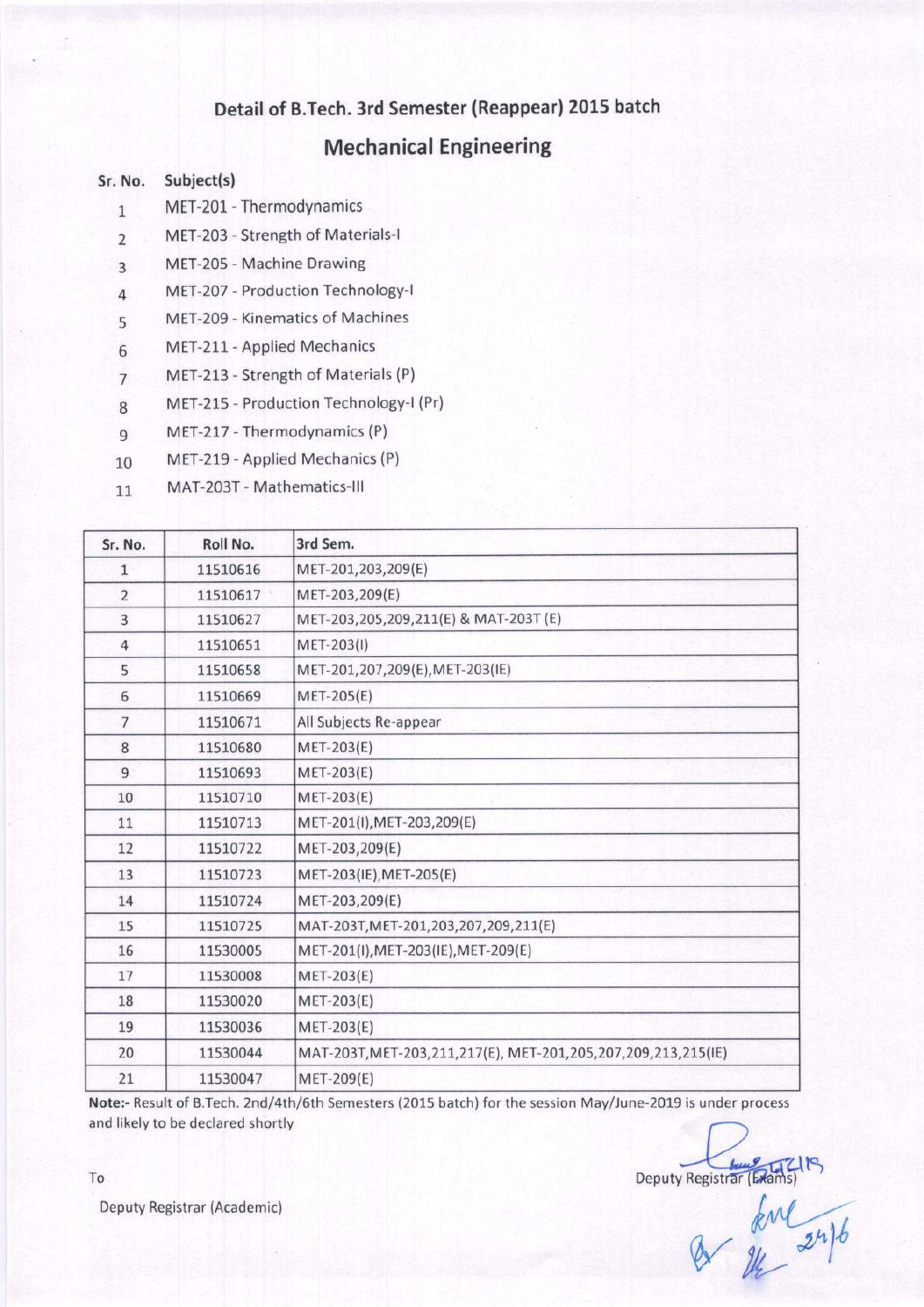## Production & lndustrial Engineering

#### Sr. No. Subiect(s)

- 1 Pl-201T Thermodynamics
- 2 Pl-203T Strength of Materials
- 3 Pl-205T Machine Drawing
- 4 PI-207T Production Technology-I
- 5 Pl-209T Material Science
- 5 Pl211T Kinematics of Machines
- 7 PI-213P Strength of Materials (Pr.)
- g Pl-215P Production Technology-l (Pr.)
- 9 MAT-203T Mathematics-lll

| Sr. No. | Roll No. | 3rd Sem.                                                      |
|---------|----------|---------------------------------------------------------------|
| 1       | 11510744 | $PI-201(E)$                                                   |
| 2       | 11510746 | $PI-207(E)$                                                   |
| 3       | 11510756 | PI-203,207(E)                                                 |
| 5       | 11510781 | PI-201,205,207(E)                                             |
| 6       | 11510793 | $PI-203(E)$                                                   |
| 7       | 11510798 | MAT-203T, PI-201, 203, 207, 211(E)                            |
| 9       | 11510816 | PI-201,203(E)                                                 |
| 10      | 11510820 | MAT-203T, PI-201, 203, 207, 209, 211, 215(E), PI-205, 213(IE) |
| 11      | 11510822 | $PI-203(E)$                                                   |
| 12      | 11510823 | $PI-203(E)$                                                   |
| 13      | 11510831 | PI-203,211(E), PI-207(IE)                                     |
| 14      | 11510911 | PI-201,203,205(E)                                             |

Note:- Result of B.Tech. 2nd/4th/6th Semesters (2015 batch) for the session May/June-2019 is under process and likely to be declared shortly

To

Deputy Registrar (  $\frac{1}{2}$  directly

Deputy Registrar (Academic)